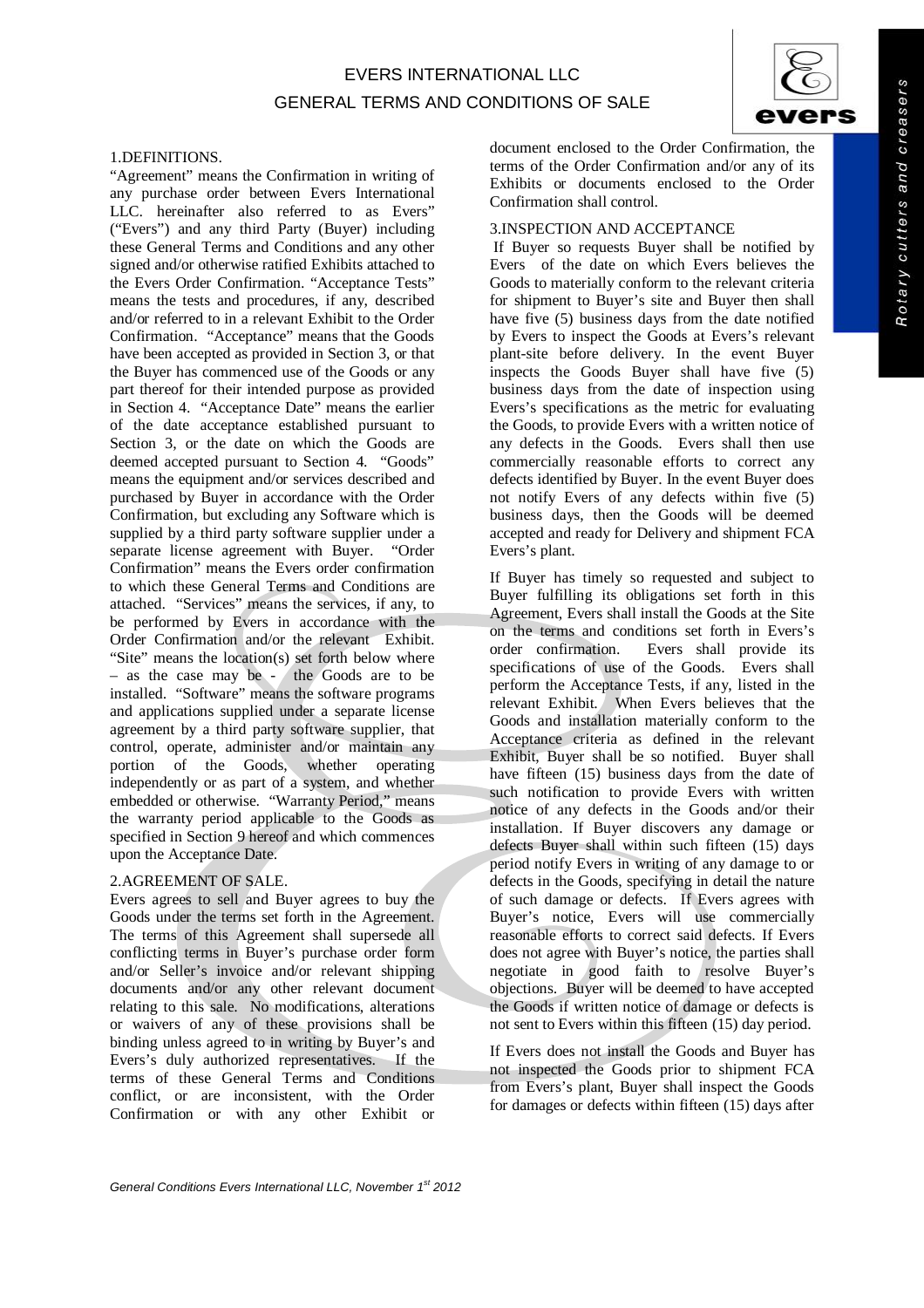receipt of the Goods at the Site. Buyer shall use Evers's specifications as the metric for evaluating the Goods. If Buyer discovers any damage or defects, Buyer will, within such fifteen (15) day period, notify Evers in writing of any damage to or defects in the Goods, specifying in detail the nature of such damage or defects. If Evers agrees with Buyer's notice, Evers will use commercially reasonable efforts to correct said defects. If Evers does not agree with Buyer's notice, the parties shall negotiate in good faith to resolve Buyer's objections. Buyer will be deemed to have Accepted the Goods if written notice of damage or defects is not sent to Evers within this fifteen (15) day period.

#### 4.BENEFICIAL USE.

If Buyer commences use of the Goods or any portion of the Goods for their intended purpose, other than for the express purpose of training or testing as mutually agreed upon by Evers and Buyer in writing prior to Acceptance, the Goods or the applicable portion of the Goods shall be deemed accepted by Buyer. The Warranty Period for the Goods shall be deemed to have commenced concurrently with the use of the Goods or the applicable portion of the Goods for their intended purpose.

#### 5.BUYER'S OBLIGATIONS.

Evers's obligations under this Agreement are contingent upon Buyer fulfilling its obligations hereunder. Buyer shall at no charge: prepare the Site in accordance with Evers's instructions in a timely manner; provide access to the Site necessary to install the Goods; provide reasonable and secure working space and facilities, including heat, light, ventilation, adequate electric current and outlets; provide cranes, hoists, personnel necessary to offload, unpack and install the Goods; ensure that the flooring has sufficient load bearing capacity to support the Goods; deliver timely, accurate, up to date information reasonably requested by Evers; respond in a timely manner to any reasonable Evers request in connection with progression of the installation and testing; be responsible for compliance with environmental requirements on the Site; provide Evers with all legal, administrative, technical and other requirements applicable to delivery, installation and safety at least thirty (30) days before the Goods are delivered to the carrier; and secure all permits, consents, licenses or government approvals required for installation of the Goods. Failure of Buyer to timely meet these obligations shall be cause for adjustment to the schedule, contract prices and other terms of this Agreement.

## 6.PRICES.

The prices for the Goods and/or the (Installation) Services and/or any Buyer training, and/or any technical support and/or any other performance by Seller purchased by Buyer under this Agreement are itemized separately in the Order Confirmation. Unless expressly agreed otherwise, all prices are in United States dollars and do not include any sales, use, excise, property or any other taxes or charges imposed by any government or any governmental authority applicable to sales, use, or delivery of the Goods or any components thereof, the Services, any training or technical support and/or any other performance by Seller. All such taxes and/or charges shall be stated separately on Evers's invoice and paid by Buyer, unless Buyer provides Evers with a proper tax or similar exemption certificate. Evers reserves the right to change the price of the Goods if technical modifications are required or requested after the date of the Order Confirmation.

#### 7.PAYMENT.

#### 7.1PAYMENT FOR GOODS.

The first installment of the price for the Goods described in the Order Confirmation (the "Purchase Price") will be due into Evers's relevant bank account on the fifteenth working day after the date of the signing of the Order Confirmation by or on behalf of Evers. The balance of the Purchase Price shall be paid by irrevocable, confirmed letter of credit accepted by Evers and opened in favor of a bank selected by Evers at least three (3) months prior to the agreed date of delivery of the Goods which letter of credit shall provide for payment in accordance with the Purchase Order confirmation. Unless agreed otherwise costs and any other charges in connection with the issuing and opening of such L/C will be for Buyer's account. Evers may draw on the letter of credit notwithstanding delays in shipping, delivery, and installation that are beyond Evers's control or if nonessential parts are missing. Buyer waives any right of setoff it may have under this Agreement with respect to the letter of credit amount. Buyer agrees to pay interest charges of  $1\frac{1}{2}\%$  per month (18% annual rate), or if less, the maximum amount allowed by law, on past due amounts. Shipment and deliveries by Evers shall at all times be subject to approval by Evers's credit department.

#### 7.2PAYMENT FOR SERVICES.

One hundred percent (100%) of the price for any Services set forth in the Order Confirmation (the "Services Price") shall be immediately due and payable upon completion of the Services by Evers.

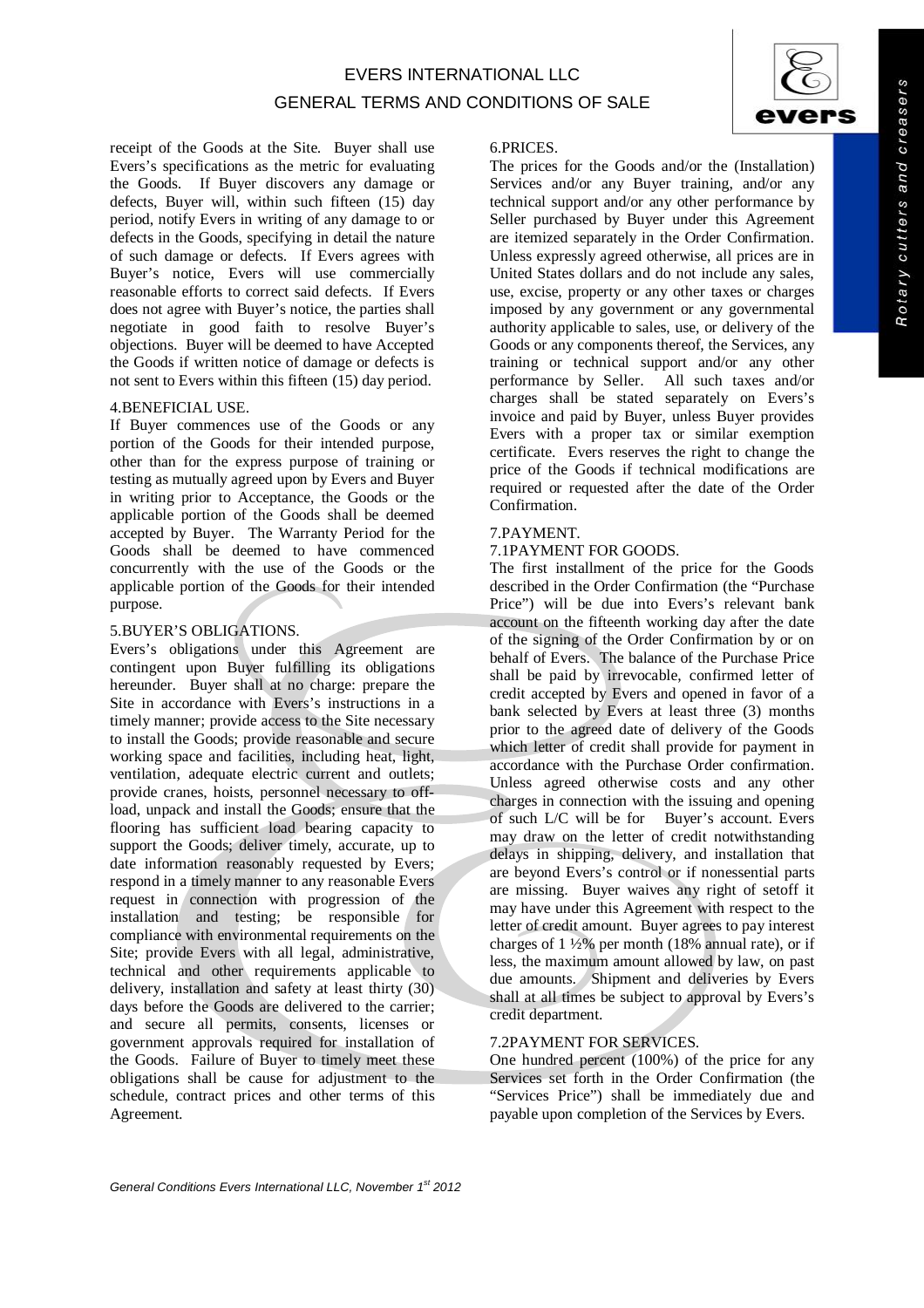#### 7.3PAYMENT FOR TRAINING.

One hundred percent (100%) of the price set forth in the Order Confirmation for any Buyer training (the "Training Price") shall be immediately due and payable upon completion of such training.

## 8.DELIVERY, PACKAGING, TITLE AND RISK OF LOSS.

Packing for shipment is not included in the Purchase Price. Evers shall deliver the Goods FCA Evers's plant (Incoterms 2010). Unless expressly provided otherwise, Buyer shall arrange for transportation of the Goods to the Site and transport insurance at its sole cost and expense. Absent specific instructions from Buyer, Evers will exercise its own discretion to select a carrier. Risk of loss passes to Buyer upon delivery of the Goods to the carrier, the carrier acting as Buyer's agent. Title to the Goods passes upon Buyer's payment in full for the Goods. If retention of title in Evers is subject to registration or observance of any other legal requirement, Buyer shall cooperate and take all necessary steps to preserve title in Evers until Evers has received payment in full.

#### 8.1 DELIVERY.

Provided Buyer is not in breach of its obligations under this Agreement, Evers will deliver the Goods on the date provided in the Order Confirmation and/or within the delivery period stated in the Order Confirmation, which period starts running on the date Evers shall have received from Buyer the signed Order Confirmation and any relevant payment. Evers may delay the date of delivery of the Goods by notifying Buyer that Evers will be unable to perform timely its delivery obligations due to any cause beyond Evers's reasonable control or if technical modifications are required or requested by Buyer after the date of Order Confirmation. Any such delay shall not be a breach of this Agreement, provided that Evers takes reasonable steps to effect delivery of the Goods as expeditiously as possible thereafter.

#### 9.LIMITED WARRANTY. 9.1 GOODS WARRANTY.

Subject to the conditions set forth herein, Evers warrants to Buyer that for the one (1) year period commencing upon the Acceptance Date, the Goods will be free from defects in material, workmanship and design and will perform in accordance with Evers's specifications under normal use/service and in accordance with information provided by Evers. Evers's sole obligation, and Buyer's sole and exclusive remedy, under this limited warranty is to

repair or replace or refund the purchase price of, at Evers's option and expense, any Goods or component thereof that is defective in material, workmanship, or design always provided that (a) Buyer has promptly notified Evers of such defects before the end of the Warranty Period and (b) Buyer promptly returns the defective Goods or component(s) thereof to Evers within the Warranty Period.

Buyer shall prepay and bear the risk and cost of transportation from Buyer to Evers of any such returned Goods or component(s). Evers shall bear the risk and cost of transportation from Evers to Buyer of any such repaired or replacement Goods or component(s). Any repaired or replaced Goods shall be warranted again once as provided in this Section for one (1) year. Evers shall at its sole option extend or assign to Buyer any warranties offered by third parties on such repaired and/or replaced products of such third parties incorporated within the Goods and sold by Evers to the Buyer.

## 9.2 ADDITIONAL CONDITIONS.

The warranties contained herein shall not apply to any Goods or component thereof that (i) has been altered or changed after delivery by Evers; (ii) has been installed, repaired, serviced or maintained by personnel not adequately trained to repair or service such Goods; (iii) has been used in conjunction with any equipment, components, parts or assemblies, other than any such equipment, components, parts or assemblies approved for use in writing by Evers; (iv) has not been stored, installed, used, repaired or maintained in accordance with Evers's specifications; (v) has been damaged by Buyer, a third party or Force Majeure Event (as defined below); or (vi) does not function properly due to defects in or malfunctions of Buyer's other equipment or (vii) does not function properly due to normal wear and tear.

# 9.3.DISCLAIMER.<br>THE FOREGOIL

FOREGOING WARRANTIES ARE EXCLUSIVE AND IN LIEU OF ALL OTHER WARRANTIES, WHETHER EXPRESS OR EITHER IN FACT OR OPERATION OF LAW, STATUTORY OR OTHERWISE INCLUDING ANY WARRANTY OF MERCHANTABILITY OR FITNESS FOR A PARTICULAR PURPOSE.

In particular, but without prejudice to the generality of the foregoing, Evers does not warrant that the products will meet the Buyer's requirements, or will operate in combination with other systems or hardware that the Buyer selects. Evers does not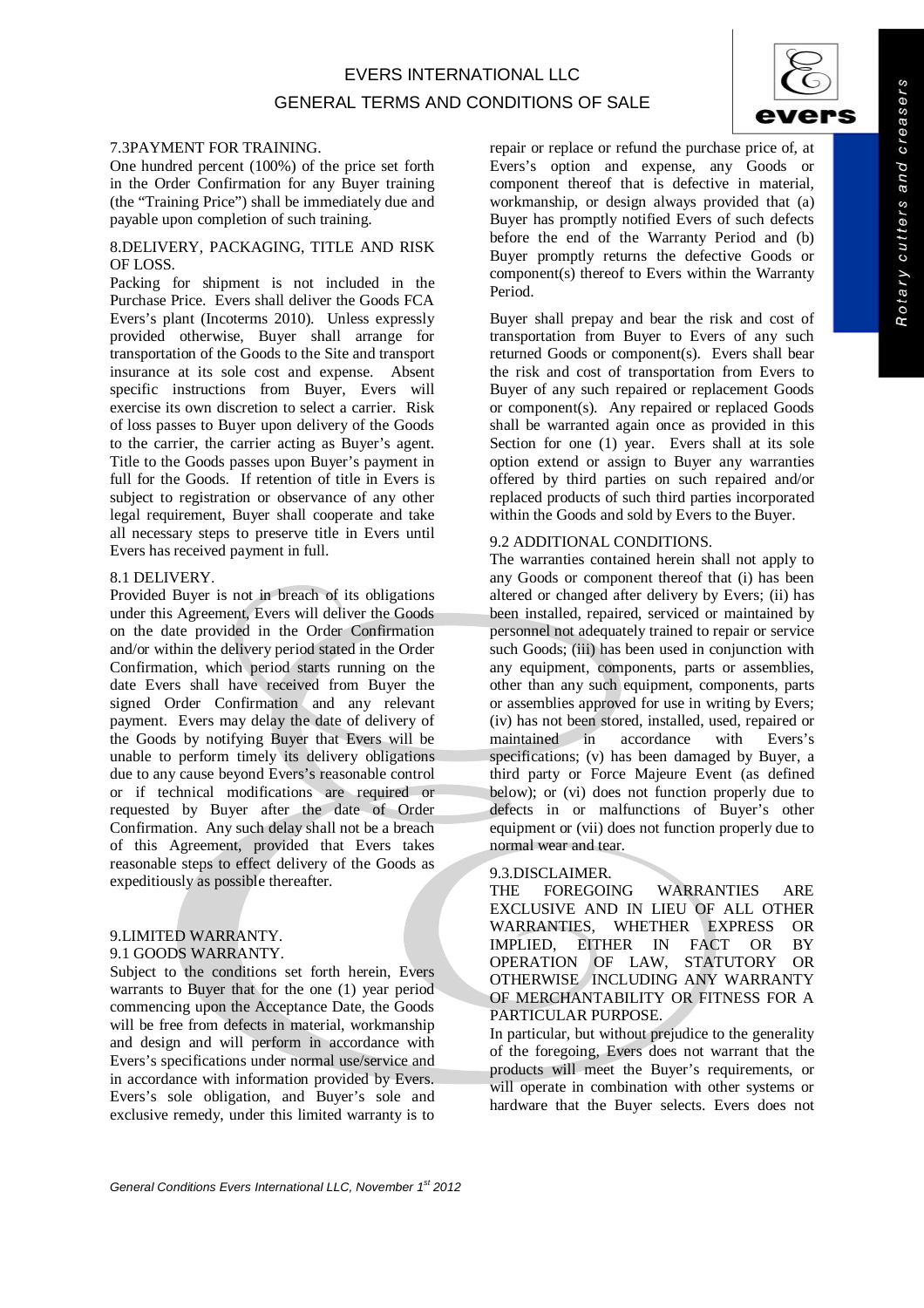## EVERS INTERNATIONAL LLC GENERAL TERMS AND CONDITIONS OF SALE



authorize anyone, including but not limited to, Evers employees, agents or representatives to make a warranty on Evers's behalf.

#### 9.4

When the defect(s) have not been successfully remedied :

(a) the Buyer is entitled to a reduction of the purchase price in proportion to the reduced value of the Product, provided that under no circumstances such reduction shall exceed 25 percent of the purchase price or

(b) where the defect is so substantial as to significantly deprive Buyer of the benefit of the agreement , the Buyer may terminate the agreement by written notice to Evers. The Buyer is then entitled to compensation for the loss he has suffered up to a maximum of 25 percent of the purchase price.

#### 10.TRAINING.

Evers shall provide, or cause to be provided, any training specified in the Order Confirmation on the terms and conditions set forth therein and in any Exhibit and/or other document attached thereto.

## 11.SOFTWARE.

#### 11.1 LICENSE.

In the event and to the extent any of the Goods contain or are sold with Software, Buyer acknowledges and agrees that such Software is sold to Buyer subject to the terms and conditions of either the applicable software provider's license agreement between Buyer and a third party software provider or the relevant terms and conditions in the Agreement with Evers. Evers will undertake that for each such Software program a relevant license is granted by the third party licensor, along with any printed documentation that is part of the Software.

## 11.2 WARRANTY.

Any warranties with respect to Software shall run directly from the third party software provider to Buyer pursuant to such third party software provider's license agreement. EVERS PROVIDES NO WARRANTIES WITH RESPECT TO SOFTWARE SUPPLIED TO BUYER PURSUANT TO THIS AGREEMENT AND DISCLAIMS ALL WARRANTIES, WHETHER EXPRESS OR IMPLIED WITH RESPECT TO SOFTWARE SUPPPLIED BY A THIRD PARTY SOFTWARE SUPPLIER. ALL WARRANTIES OF MERCHANTABILITY AND FITNESS FOR

A PARTICULAR PURPOSE ARE HEREBY EXCLUDED WITH RESPECT TO ANY SOFTWARE.

## 11.3 PATENTS-LICENSES.

The Buyer declares that it is the due owner, licensee,

holder or authorized user of the patents, licenses, processes, trademarks, designs or models necessary for the purpose of the manufacturing of the Goods by Madern. Buyer also declares that no infringements of patents, processes, trademarks, designs or models will apply on the final products manufactured by the Buyer with the Goods supplied by Madern. Should suits for infringement of patents, processes, trademarks, designs or substitute for Madern in any proceedings and to protect and hold Madern harmless from and against any liability incurred, without limitation, it being specified that Madern shall nevertheless approve the means of the defense and the choice of the attorney or attorneys. Should the Buyer's substitution in proceedings not be possible or desired by Madern, the Buyer agrees to provide legal assistance to Madern for its defense, and to bear all costs resulting therefor including the amounts resulting from court orders issued against Madern, as well as all the expenses incurred by Madern in connection with the proceedings.

## 12.CONFIDENTIAL INFORMATION.

All information and documentation supplied hereunder that is not in the public domain, is neither independently developed by Buyer nor received from a third party not under an obligation of confidence, shall be treated by Buyer as confidential and the property of the disclosing party. Such information and documentation shall not be disclosed to third parties nor used other than for the Goods, which are the subject of this Agreement without the prior written consent of the disclosing party.

## 13.LIMITATIONS OF DAMAGES.

Except where damages are expressly provided for under this Agreement, Buyer may claim damages for breach of contract from the other party only upon termination for default. IN NO EVENT SHALL EVERS BE LIABLE FOR ANY SPECIAL, INCIDENTAL, INDIRECT, PUNITIVE OR CONSEQUENTIAL DAMAGES , OR ANY DAMAGES FOR LOSS OF BUSINESS, PROFITS, BUSINESS INTERRUPTION, OR ANY PECUNIARY LOSS ARISING OUT OF OR IN CONNECTION WITH THIS AGREEMENT, THE OPERATION OR USE OF OR INABILITY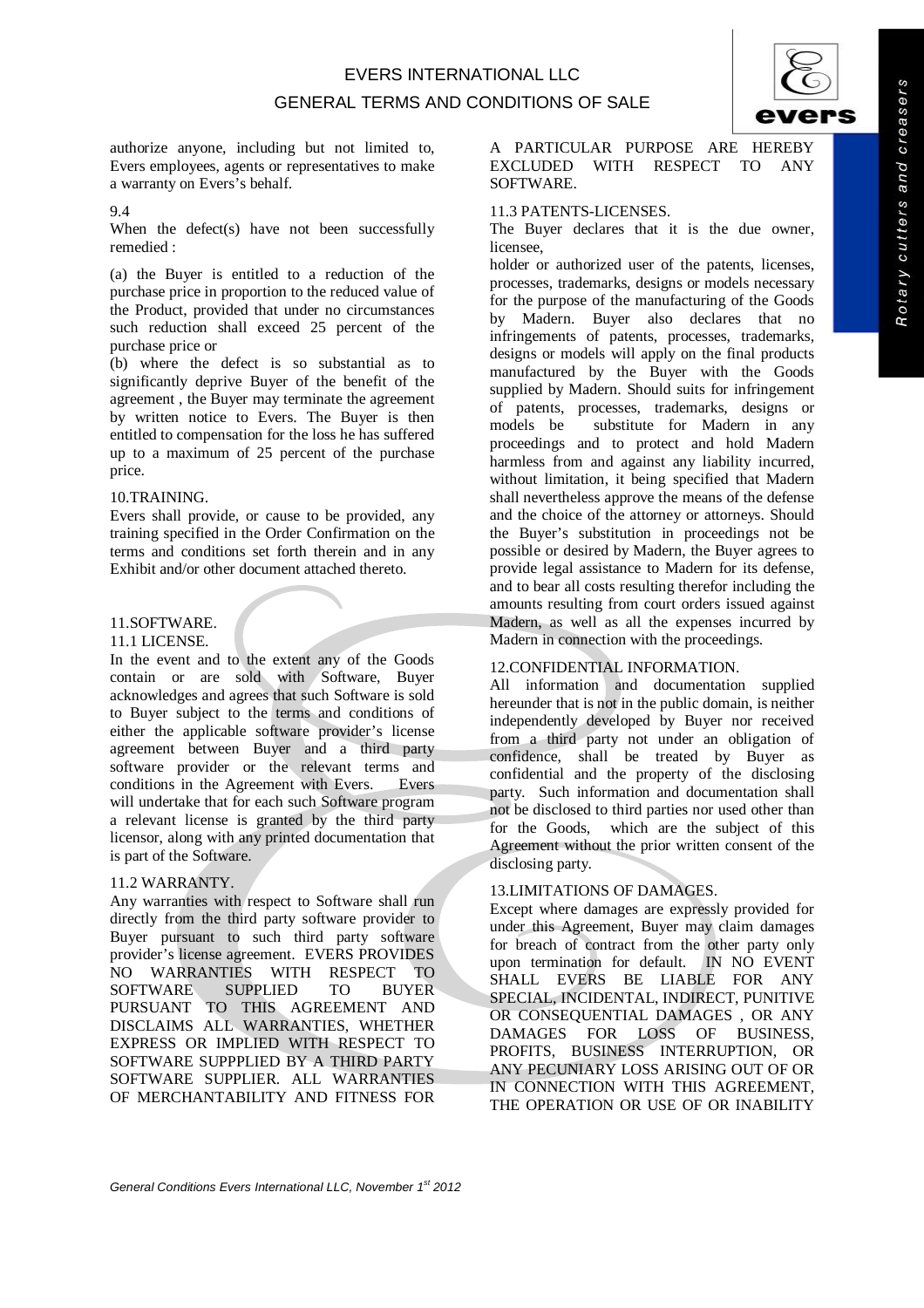## GENERAL TERMS AND CONDITIONS OF SALE

TO OPERATE OR USE THE PRODUCTS ACQUIRED PURSUANT TO THIS AGREEMENT OR THE PROVISIONS OF OR FAILURE TO PROVIDE SUPPORT OR OTHER SERVICES, REGARDLESS OF THE FORM OF ACTION, WHETHER IN CONTRACT, TORT (INCLUDING NEGLIGENCE, ERROR, MISTAKE OR OMISSION ON THE PART OF EVERS, ITS AFFILIATES, SUBSIDIARIES, EMPLOYEES , AGENTS, CONTRACTORS, OR SUPPLIERS) STRICT LIABILITY OR OTHERWISE, EVEN IN THE EVENT EVERS HAS BEEN ADVISED OF THE POSSIBILITY OF SUCH DAMAGES.

The limitation on liabilities in this Section is independent of and in addition to other provisions in this Agreement relating to remedies or liabilities and shall be enforceable even if such other provisions are unenforceable or fail of their essential purpose.

## 14.LIMITATION OF ACTIONS.

No action, regardless of form, arising out of any claimed breach of this Agreement or obligations under this Agreement may be brought by either party more than two (2) years after the cause of action has accrued.

#### 15.LIMITATION OF LIABILITY.

Except where prohibited by law, Evers's liability for loss or damages arising out of or in connection with this Agreement, or the use or operation or the inability to use or operate the products acquired pursuant to this Agreement, or for delay or malfunction of any product under this Agreement, regardless of the form of action, whether in contract, tort (including negligence), strict liability, or otherwise shall not exceed the amount actually paid by Buyer under this Agreement. In the event that a court of competent jurisdiction should hold that the limitations of liabilities or remedies available as set forth in this Agreement or any portions thereof, are unenforceable for any reason, or that any of Evers remedies under this Agreement fail of their essential purpose, Buyer expressly agrees that under no circumstances shall Evers's total liability to Buyer or any party claiming by, through or under Buyer for any cause whatsoever, and regardless of the form of action, whether in contract, or in tort, including negligence, in the aggregate exceed the amount paid by Buyer under this Agreement.

## 16.INDEMNITY.

Evers agrees to indemnify and save Buyer, its directors, officers, agents and employees harmless from and against all damage or injury (including death) to property and person resulting from the intentional or grossly negligent acts or omissions of Evers's officers, employees, agents, contractors or subcontractors in connection with the performance of this Agreement, except to the extent such damages or injury results from the intentional or negligent conduct of Buyer, its officers, employees or agents. Buyer agrees to indemnify and save Evers, its affiliates and its and their directors, officers, agents, employees, contractors and subcontractors harmless from and against all damage or injury (including death) to property and person resulting from the intentional or negligent acts or omissions of Buyer's officers, employees, agents, contractors or subcontractors in connection with the performance of this Agreement or from third party claims or suits to the extent resulting from product liability or other claims arising from, or in connection with, the use or operation by Buyer, its employees, agents, or contractors of the Goods, except to the extent such damage or injury results from the intentional or grossly negligent conduct of Evers, its affiliates, or its or their officers, employees, agents or contractors.

#### 17 FORCE MAJEURE.

Neither party shall be liable for any delay or failure to perform hereunder due to conditions beyond its reasonable control including, but not limited to: acts of God; fires; floods; earthquakes; wars, terrorism; riots or sabotage; accidents; strikes; freight embargoes or transportation delays; shortage of labor; inability to secure transportation, material equipment, or containers on account of shortages; and any future laws or acts of any governmental authority having jurisdiction ("Force Majeur Events").

#### 18.GOVERNING LAW; DISPUTES.

The rights and obligations of the parties pursuant to the Agreement shall be governed by and construed in accordance with the laws of the United States and the State of North Carolina, without reference to its conflicts of law principles and without respect to the United Nations Convention on Contracts for the International Sale of Goods. Any action or proceeding under this Agreement shall be commenced exclusively in the courts of the United States for the Eastern District of North Carolina, or the courts of the State of North Carolina for Wake County, and all parties hereto irrevocably submit, consent, and waive any objection to the jurisdiction of such courts on the basis of venue, inconvenient forum, or otherwise.